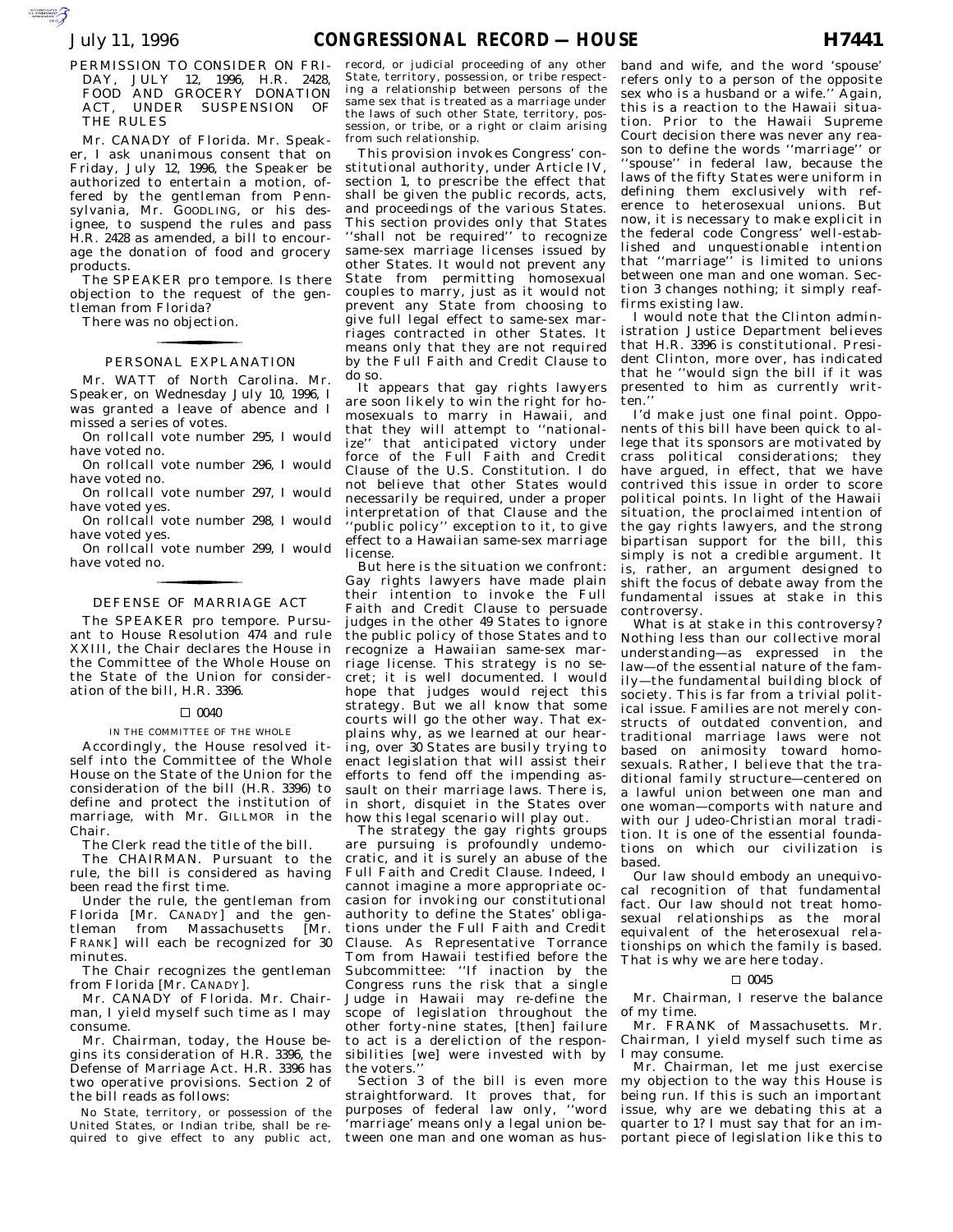be treated in this fashion is quite shabby.

Mr. Chairman, I yield 2 minutes to the gentleman from Rhode Island [Mr. KENNEDY].

Mr. KENNEDY of Rhode Island. Mr. Chairman, this debate really is about a simple question, a question of equal rights. Marriage is a basic right. It is a basic human right. Love and commitment are essential pillars of marriage. They are qualities that do not discriminate on account of gender. It is not right for this Congress to step in and to intrude into the private relationships and the most personal decisions of our constituencies. Love and commitment can exist between a man and a woman and it can and does exist between men and between women.

Proponents of this curiously titled bill say that we need legislation to protect the family. Nothing could be further from the truth. Families are not threatened when two adults who love each other make a lifelong commitment to one another. Families will not fall apart if gay men and women are allowed to marry, if they are allowed the same basic legal right to marry that is already enjoyed by heterosexuals.

This is not about defending marriage. It is about finding an enemy. It is not about marital union. It is about disunion, about dividing one group of Americans against another. This bill is unconstitutional, this bill is unfair, and the spirit behind this bill further fans the flames of prejudice and bigotry that this 104th Congress has done a pretty good job at fanning thus far.

I think it is a travesty that people would bring this bill out simply to polarize Americans even further. Instead of bringing love and commitment and worshiping that in our society, this bill sows the seeds of division and hatred amongst people. I think that is a very unfortunate thing.

Mr. CANADY of Florida. Mr. Chairman, I yield 3 minutes to the gentleman from Arkansas [Mr. HUTCHIN-SON].

Mr. HUTCHINSON. I thank the gentleman for yielding me this time.

Mr. Chairman, I rise in strong support of the institution of marriage and this bill, which seeks to uphold and preserve traditional heterosexual marriage, the fundamental building block of our society.

Mr. Chairman, it is true that the institution of marriage, understood to be the social, legal and spiritual union of one man and one woman, has been the foundation of every human society. In 1988 the U.S. Supreme Court described marriage, quote, as creating the most important relation in life, as having more to do with the morals and civilization of a people than any other institution.

In the 1970's, the Minnesota State Supreme Court went further by stating that, quote, the institution of marriage as a union of man and woman uniquely involving the procreating and rearing of children within the family is as old as the Book of Genesis.

Most Americans who are still up at this hour will think it odd that we are actually considering legislation to define marriage as an exclusively heterosexual monogamous institution when, in fact, in the history of our country marriage has never meant anything else. It is inherently reserved for one man and one woman. As Webster's Dictionary states, quote, marriage is the institution whereby a man and a woman are joined in a special social and legal relationship.

Furthermore, I believe that marriage is a covenant established by God wherein one man and one woman are united for the purpose of founding and maintaining a family. H.R. 3396 solidly reinforces these previous U.S. and State Supreme Court findings by simply restating the current and long-established understanding of marriage as the social, legal and spiritual union of one man and one woman.

The President, who has promised his support for this legislation, and promised to sign this bill, said it very well at the National Prayer Breakfast this past January. He said, ''We know that ultimately this is an affair of the heart, an affair of the heart that has enormous economic and political and social implications for America, but, most importantly has moral implications, because families,'' he said, ''are ordained by God as a way of giving children and their parents the change to live up to the fullest of their Godgiven capacities.''

The President is absolutely right.

Mr. Chairman, I am convinced that our country can survive many things, but one thing it cannot survive is the destruction of the family unit which forms the foundation of our society. Those among us who truly desire a strong and thriving America for our children and grandchildren will defend traditional heterosexual marriage and will vote for final passage of this bill.

Mr. FRANK of Massachusetts. Mr. Chairman, I yield 5 minutes to the gentlewoman from San Francisco, CA [Ms. PELOSI], a great champion of human rights.

Ms. PELOSI. Mr. Chairman, I thank the gentleman for yielding me this time and for his strong leadership on this important issue and other issues of civil and human rights in this country and throughout the world.

Mr. Chairman, I rise in strong opposition to this ill-named Defense of Marriage Act and I do so on the basis of conscience, Constitution and constituency.

This legislation in terms of the Constitution, I believe, violates the spirit of the Constitution's full faith and credit clause as well as its equal protection provisions. It also is quite ironic to me that the Republican Party, which is a strong advocate for States' rights, now wants to override the will of the States and this is all in the hypothetical at that.

As a matter of conscience, I am opposed to this legislation because I be-

lieve it is a blatant act of discrimination. It is also disappointing that it is happening at this time because last week on the Fourth of July we celebrated our country's independence and our country's greatness. This week we are acting to diminish that greatness by saying to some members of our society that they are not equal under the law. Who is next? This bill is an insult to gays and lesbians in our country. Who is next? That brings me to my constituency.

I have the privilege of representing the most diverse population of any district in the country. I know there will be those who say their districts are as diverse but I do not think anyone's is more diverse than mine. In my district, I can easily see and say that the beauty is in the mix. I want to be sure that the power is also in the mix, the power for all of those different people to make their own decisions about their personal lives, the power for them to reach their own fulfillment, newcomer or old guard, black, brown, white or yellow, gay or lesbian.

Those decisions and that fulfillment include those affecting their life, liberty and pursuit of happiness. We value family in our community as a source of strength to our country and a source of comfort to our people. What constitutes that family is an individual and personal decision. But it is for all a place where people find love and support. If that happens to be with people living together of the same sex or of different sex, if it happens platonically or not, if it happens that they find comfort and love and support, God bless them.

Let me tell you about two very special constituents of mine who have lived together for over 25 years. Their commitment, their love and their happiness are a source of strength to all who know them. Their relationship—I hold this up so you can all see—is not a threat to anyone's marriage. This is Phyllis Lyons and Dell Martin. Phyllis has two grandchildren. Phyllis and Dell have been leaders in our community and command the respect of all who know them. Why should they not be able to share each other's health and bereavement benefits? Why should they not be able to visit each other in the hospital in case of accident or in case of illness? I know people will say, you can sign up in advance and tell the doctor before you go in for the operation. That does not happen is you are in an accident. Why should they not be able to share a financial relationship inheritance, immigration, the list goes on and on.

Why should they not have the full protection of the law? All of our community in our area are in debt to Phyllis and Dell for their contribution to the community, serving on commissions, they have been officially recognized over and over again in the course of their years of service. Tonight I am again in their debt for allowing me to share their personal history with you. I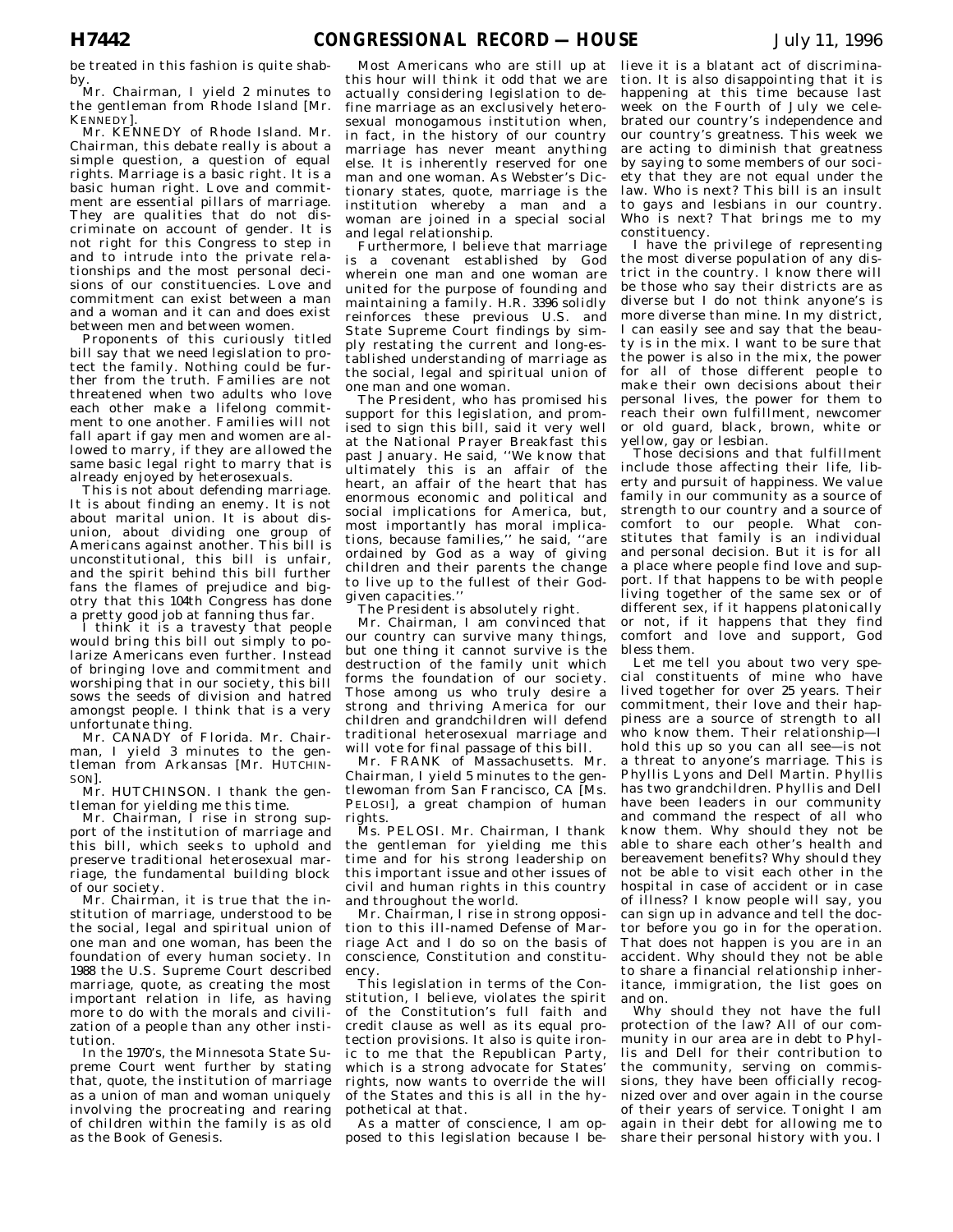thank them for doing that, and I say to all of you, if you knew Phyllis and Dell and many hundreds of thousands of people that I know like them, why would you not want them to be treated equally?

But I ask you to make a more personal question of yourselves. Should you find yourself in a situation where your children or your close relatives or your close friends find solace, happiness, comfort, love, support in a relationship that is appropriate for them, would you not want them to have the legal recognition that they deserve? It is not again a threat to anyone.

Mr. Chairman, I wish I could go into what is a threat to marriage in this country, but with that I urge my colleagues to think carefully before discriminating against anyone in this country. I urge our colleagues to vote 'no'' on this legislation.

Mr. CANADY of Florida. Mr. Chairman, I yield 4 minutes to the gentleman from Oklahoma [Mr. LARGENT].

Mr. LARGENT. Mr. Chairman, I rise in strong support of the Defense of Marriage Act and begin by saying that the reason that it is called the Defense of Marriage Act is very simple and very plain. There is an active court action in the State of Hawaii that is scheduled—some say as long as two years from now, earlier it was reported it could be as early as the first week in August—that they would rule that same-sex marriages are in order and according to the full faith and credit clause of the Constitution that a couple could fly from any part of the country to the State of Hawaii, receive a marriage certificate in that State, return to their home State and be obligated in that State, potentially be obligated in that State, that State would have to honor that marriage certificate. There is a very radical element that is in the process of redefining what marriage is.

We do not need to explain that for thousands of years and across many, many different cultures, a definition of marriage that transcends time has always been one man and one woman united for the purposes of forming a family. But that very definition is under assault. There have been many people that have spoken already this evening that have said, this is about equal rights, or this is about discrimination. Let me just say first of all that this is not about equal rights. We have equal rights.

### $\Box$  0100

Homosexuals have the same rights as I do. They have the ability to marry right now, today. However, when they get married, they must marry a person of the opposite sex, the same as me. That is the same right that I have. Now, I would also say that, just like a homosexual, I do not have the right to marry somebody of the same sex. It is the same for them as it is for me. There is no disparate between this rights issue.

Further, I would say that marriage is not a right in the first place. It is a privilege. That really brings me to another subject, when we talk about this bill defining for Federal purposes what constitutes a marriage, one man and one woman. There is, as I said, a radical element, a homosexual agenda that wants to redefine what marriage is. They want to say that a marriage not only is one man and one woman but it is two men or it is two women.

What logical reason is there to keep us from stopping expansion of that definition to include three people or an adult and a child, or any other odd combination that we want to have? There really is no logical reason why we could not also include polygamy or any other definition to say, as long as these are consenting human beings, and it does not even have to be limited to human beings, by the way. I mean it could be anything. But what rational reason, logical reason is there to say no, it is okay for two males or two females but we are not going to expand the definition beyond that. There is no reason why we cannot just completely erase whatever boundaries that currently exist on the definition of marriage and say it is a free-for-all, anything goes.

It has also been said many times that the reason that this bill is being brought forth in the House of Representatives and later in the Senate is because of political reasons. I would just also reiterate the fact that the President is waiting for this bill at this moment. He has said many times that now is the time to act and to reaffirm the fact that marriage constitutes one man and one woman.

The President has already agreed to sign this bill. This is not a wedge issue. This is not a political football that is going back and forth between presidential candidates. We need to move on this bill as quickly as possible and reaffirm marriage as the foundation and the cornerstone of our society.

Mr. FRANK of Massachusetts. Mr. Chairman, before yielding to the gentleman from Illinois let me say that the previous speaker said that this might be decided as early as the first week of August. There is not a shed of evidence of that. The trial of this issue is going to begin in September in Hawaii. Now, how a trial that is going to begin in September could be decided in the first week of August baffles me but no more than a lot of the other things he said.

Mr. Chairman, I yield 31⁄2 minutes to the gentleman from Illinois [Mr. GUTIERREZ].

Mr. GUTIERREZ. Mr. Chairman, without question, we've heard some puzzling arguments in favor of the Defense of Marriage Act.

But at least one good thing has come from this debate.

I think everyone understands better when to take my Republican friends seriously and when they are just having a good laugh at the expense of the American people.

I now realize that my friends on the other side of the aisle aren't the least bit serious when they talk about how important it is for the federal government not to interfere in the lives of our people.

I understand that they are just kidding—just teasing us—when they stress the importance of taking power out of Washington and giving it to local officials.

And now I know that their biggest joke of all is that old line about the importance of family values—all that talk about encouraging people to care about and be committed to each other.

Because the bill that most of my friends on the other side of the aisle are supporting tonight represents the polar opposite of all those lofty goals we've heard them talk so much about.

The misleadingly titled ''Defense of Marriage Act'' is the ultimate in Washington bureaucracy dictating to the American people how they should live their lives.

And it is an outstanding example of telling state officials how they should legislate and make policy.

This should be a simple issue.

Unfortunately, for many of my colleagues on the other side of the aisle, that simple issue is politics.

It's as simple as exploiting fears and promoting prejudice.

But something more important than looking for a few extra votes should be simple, too.

Seeking fairness.

Seeking an America where, all people are treated the same under the law, in every aspect of their lives—from choosing where they live to who they marry.

And one more thing should be simple. Promoting freedom.

Making sure that all Americans have the freedom to live their personal lives in exactly the way they choose.

Without being discriminated against. Without being stopped or harassed by a meddling federal government. Without being prevented by legislators from deciding what is best for them.

I think the debate we hear tonight is the very reason so many Americans are troubled by politicians exploiting the idea of ''family values.''

I don't know many Americans—regardless of their political party, race, religion or sexual orientation—who don't believe that family values are vitally important.

But I also don't know many Americans who want a couple of hundred politicians in Washington to impose their values on everyone else's families.

Let me tell you about some very basic values  $I$  think we're talking about when we stand up against this bill.

The values of people who love each other. People who share each other's lives. People who care about their future and the future of those around them. People who want to make a commitment that is legal and official and is important to them.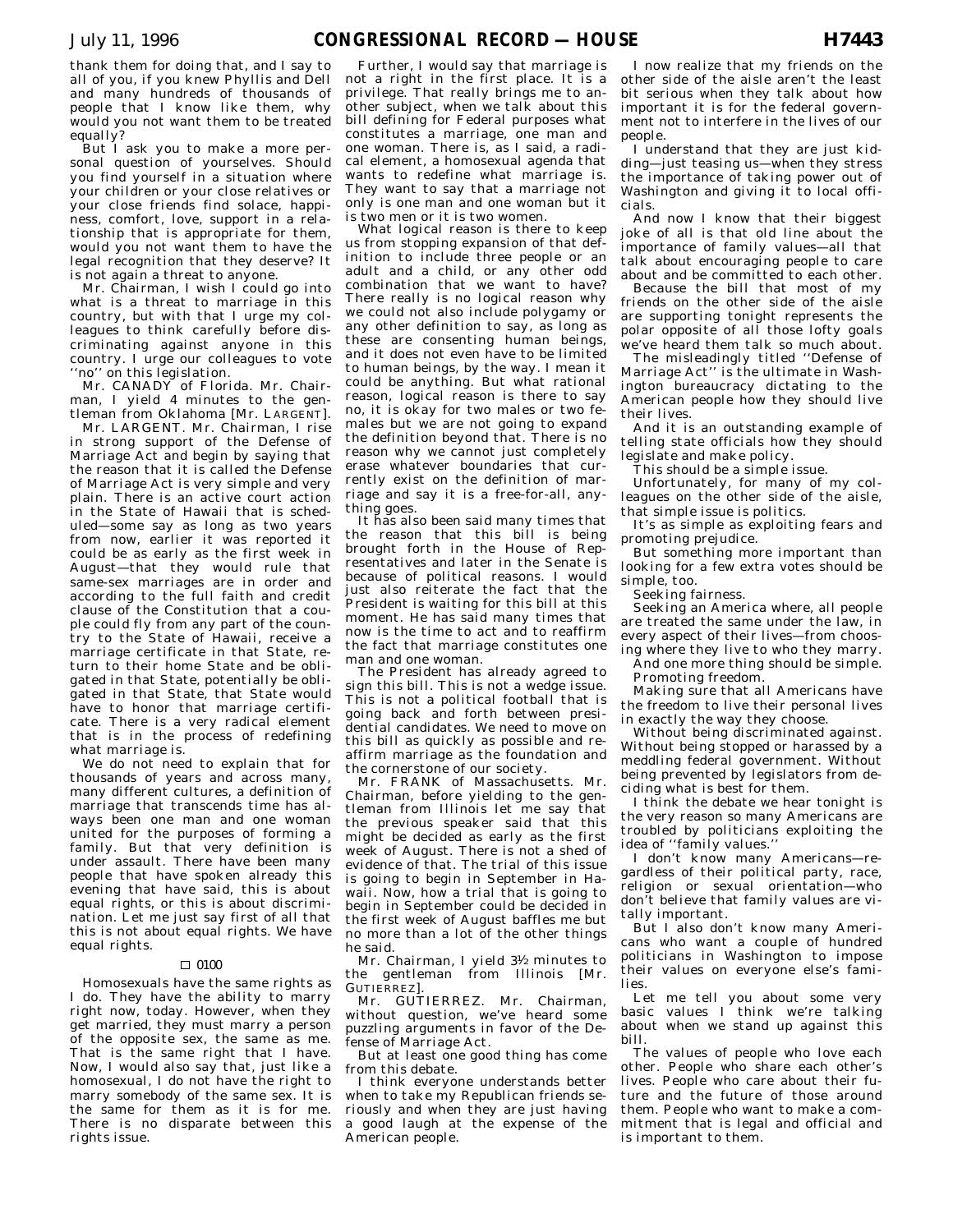To me, that sounds like family values.

And all of the noise we hear on the other side of the aisle sounds like politics as usual.

I encourage my colleagues in the house today—and I don't say this very often—give my Republican friends what they say they want.

Real family values. And more local control. And a federal government that stays out of American's lives.

There's only one way to do that.

Vote to defeat the Defense of Marriage Act.

Mr. CANADY of Florida. Mr. Chairman, I yield 4 minutes to the gentleman from Oklahoma [Mr. COBURN].

(Mr. COBURN asked and was given permission to revise an extend his remarks.)

Mr. COBURN. Mr. Chairman, we have heard a lot tonight already. We heard a lot in the debate on the rule about discrimination. We just heard about family values. I do not think it is about any of those things. The real debate is about homosexuality and whether or not we sanction homosexuality in this country.

Mr. Chairman, I come from a district in Oklahoma who has very profound beliefs that homosexuality is wrong. I represent that district. They base that belief on what they believe God says about homosexuality. It is what they believe God says about it. What they believe is, is that homosexuality is immoral, that it is based on perversion, that it is based on lust. It is not to say that the individual is any less valuable than anybody that might believe that, but it is discrimination towards the act, not towards the individuals. That should be something that we stand for, that should be something that we stand on.

So I support the Defense of Marriage Act for many reasons, but I support it because my district supports it. My district says it is time to say that homosexuality should not be sanctioned on an equal level with heterosexuality, and there are lots of reasons to back that up.

If you look at some of the studies that are put forward to say homosexuality is equal to heterosexuality, all you have to do is look at the number of partners on average that we see with homosexuality, and there are studies to say that over 43 percent of all people who profess homosexuality have greater than 500 partners. There are studies that would say that. The point being is I stand here representing my district to say homosexuality, the act of homosexuality, not the individual, is immoral, it is wrong. We should say that and we should not be afraid to stand on the very principles of our beliefs.

We can claim our beliefs, we can claim to represent the beliefs of those whom we represent, and we should stand for that. Others have different beliefs, I recognize that, and I would yield to their beliefs. But for me and

my district, I am going to yield to the beliefs that we hold. I believe it is discrimination against the act and not the individual.

We hear about diversity, but we do not hear about perversity, and I think that we should not be afraid to talk about the very issues that are at the core of this. This is a great debate that we are going to have in our country, and it is not going to end with the debate on this bill. The fact is, no society that has lived through the transition to homosexuality and the perversion which it lives and what it brought forth.

It is not to say that the individuals are any less valuable or any less bright, but the fact is it is morally wrong, and I stand on that statement.

Mr. FRANK of Massachusetts. Mr. Chairman, I yield 4 minutes to the gentleman from Georgia [Mr. LEWIS] because I cannot think of a more fitting response, since he would not yield on the question of morality and discrimination, than one of the great heroes of the fight against discrimination in our lifetime.

Mr. LEWIS of Georgia. Mr. Chairman, I want to thank my friend and colleague for yielding me the time.

Let me say to the gentleman that when I was growing up in the south during the 1940s and the 1950s, the great majority of the people in that region believed that black people should not be able to enter places of public accommodation, and they felt that black people should not be able to register to vote, and many people felt that was right but that was wrong. I think as politicians, as elected officials, we should not only follow but we must lead, lead our districts, not put our fingers into the wind to see which way the air is blowing but be leaders.

Mr. Chairman, this is a mean bill. It is cruel. This bill seeks to divide our nation, turn Americans against Americans, sew the seeds of fear, hatred and intolerance. Let us remember the Preamble of the Declaration of Independence: We hold these truths self-evident that all people are endowed by their creator with certain inalienable rights. Among these are life, liberty and the pursuit of happiness.

This bill is a slap in the face of the Declaration of Independence. It denies gay men and women the right to liberty and the pursuit of happiness. Marriage is a basic human right. You cannot tell people they cannot fall in love. Dr. Martin Luther King, Jr. used to say when people talked about interracial marriage and I quote, ''Races do not fall in love and get married. Individuals fall in love and get married.''

Why do you not want your fellow men and women, your fellow Americans to be happy? Why do you attack them? Why do you want to destroy the love they hold in their hearts? Why do you want to crush their hopes, their dreams, their longings, their aspirations?

We are talking about human beings, people like you, people who want to get

married, buy a house, and spend their lives with the one they love. They have done no wrong.

I will not turn my back on another American. I will not oppress my fellow human being. I have fought too hard and too long against discrimination based on race and color not to stand up against discrimination based on sexual orientation.

Mr. Chairman, I have know racism. I have known bigotry. This bill stinks of the same fear, hatred and intolerance. It should not be called the Defense of Marriage Act. It should be called the defense of mean-spirited bigots act.

I urge my colleagues to oppose this bill, to have the courage to do what is right. This bill appeals to our worst fears and emotions. It encourages hatred of our fellow Americans for political advantage. Every word, every purpose, every message is wrong. It is not the right thing to do, to divide Americans.

We are moving toward the 21st century. Let us come together and create one nation, one people, one family, one house, the American house, the American family, the American nation.

## $\square$  0115

Mr. CANADY of Florida. Mr. Chairman, I yield 8 minutes and 30 seconds to the gentleman from Georgia [Mr. BARR].

Mr. BARR of Georgia. Mr. Chairman, I thank the distinguished gentleman of the Subcommittee on the Constitution for yielding time to me.

Mr. Chairman, when this issue first came up earlier this year, some constituents back home approached me and they said, Bob, if somebody had come to you two years ago or three years ago, when you were contemplating running for the Congress of the United States of America and said, Bob, one of the things that you are going to have to draft up and champion in the Congress of the United States is a piece of legislation that defends against an assault on the institution of marriage. And it is going to be necessary in that piece of legislation to define marriage as the legal union between one man and one woman, and it is going to be essential that you do that.

I probably would have said they were crazy.

This is America. This is America. This is the land that has as its most basic building block the family unit, a marriage between a man and a woman. But here we are, and it is indeed an issue.

It is an issue that is being used by the homosexual extremists to divide America. It is part of a deliberate, coldly calculated power move to confront the basic social institutions on which our country not only was founded but has prospered and will continue to prosper, thank you.

For those who say it is just a hypothetical issue, look here. This is one of the homosexual groups that espouses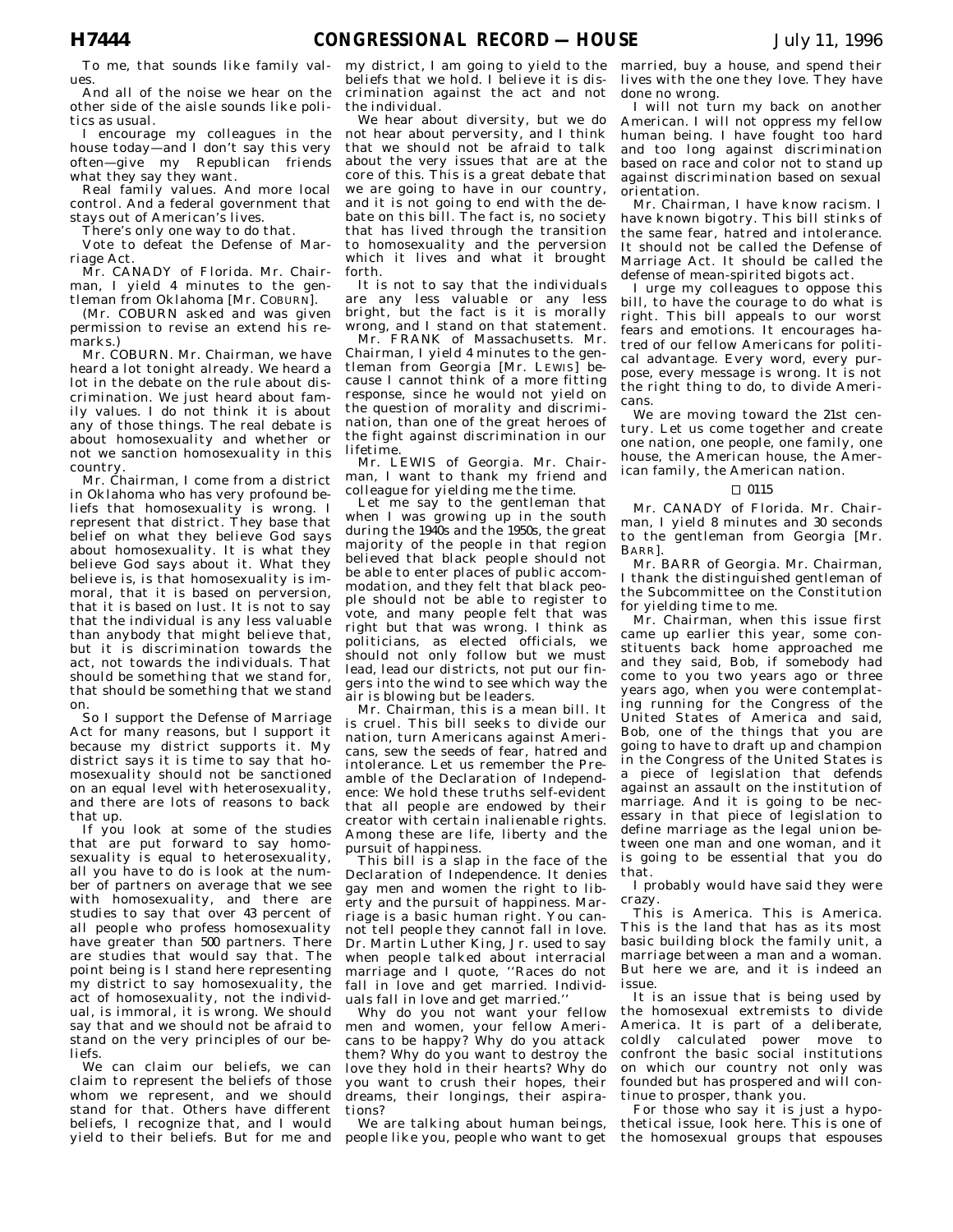the various things that we are hearing on the other side. They say, many same-sex couples in and out of Hawaii are likely to take advantage of what would be a landmark victory. The great majority of those who travel to Hawaii to marry will return to their homes in the rest of the country expecting full legal recognition of their unions.

That is their plan. They are bent on carrying it out. I kid you not, they will try to do it.

The legislation before us today simply stands up and says, enough is enough. There is not one other country in the world, not one other country on the face of the earth, for heaven's sake, that is doing what the judges in Hawaii are poised to do and from there use that as a launching pad all across America to do, and that is to throw out the window the very definition of the building block on which our society and all societies in the world are founded. Not one other country in the world has taken this extreme, radical step. America would be the first.

I do not stand here with anger. I think this is a great day for America, to stand here and debate an issue of such fundamental importance that vast majorities of our citizens, even in Hawaii, believe is an important issue. They are saying, stand up for marriage, stand up for the basic building blocks on which our society is founded. Stand up to the extremists. I hear them and I believe a vast majority of Members in both bodies, indeed, the President of the United States himself hears those voices, and we are responding to them as representatives ought to do.

The issue is a very real one. It is not just the extremist homosexual groups that are pushing this agenda. It is people in the White House. It is people in the Washington Post, the Washington Blade. To them marriage means just two people living together alone. Is that not sweet? In other words, it means absolutely nothing.

Now, if folks on the other side believe that homosexual relationships are just great and if they believe that marriage should mean simply people doing whatever it is they want to do, then fine, say that. And bring out the dictionaries and let us completely change what marriage means. Marriage does not mean two men or two women getting married. It just does not mean that. You can say it does, but it does not. You are talking about something completely different. If that is what you want, then come up with legislation and say, that is what we want. We want to redefine the basic building block on which our society was founded, and then let us have a debate about it.

But do not come here and debate the legitimate claim that we are doing something wrong, that we are being divisive by standing up to extremists who are bent on completely eradicating the concept of marriage as all civilizations not only know it but have known it.

This legislation goes no further than is absolutely essential, Mr. Chairman, to meet this very specific challenge. It is indeed a challenge, as we can see by the groups advocating it and as can be seen by the court case in Hawaii. It is not a hypothetical court case. The Supreme Court of Hawaii has made very clear in rulings already on record that they believe in their minds it is unconstitutional in the Hawaiian Constitution to deny a marriage license to two people of the same sex. They have told the lower courts that it is almost impossible, virtually impossible for the lower courts not to reach that same decision or, if they do not, it is going to be overturned on appeal.

In other words, my colleagues, the courts in Hawaii are going to recognize homosexual marriages, and these groups are then going to take those marriage licenses, so-called marriage licenses, pieces of paper that purport to be marriage licenses and come to the mainland.

The fact of the matter is that, even though many of us believe that the full faith and credit clause of our Constitution cannot be used, should not be used to override the public policy of the different States, the fact of the matter is, none of us know how the courts are going to rule on these things. So in an exercise of responsibility and in an exercise of proper role of federalism, we have crafted the Defense of Marriage Act. It simply says, this is the status quo and no one State of the Union can have its decision of its people overridden, run roughshod by people from judges from another State.

I forget who it was over here on the other side talking about that being an erosion or trampling of States rights, good heavens. We are saying that States have those rights and maintain that right. This legislation simply reaffirms it, Mr. Chairman.

The only other thing that it does, also clearly within the purview of the jurisdiction of the Congress, is to define the reach of Federal statutes that concur legitimate Federal benefits on its citizens, to define it for purposes of determining spouses and marriage, what it has meant over the entire long history of western civilization. And that is that marriage means, does mean, always will mean legal union between one man and one woman.

I strongly urge passage of and support for the Defense of Marriage Act.

Mr. FRANK of Massachusetts. Mr. Chairman, I yield 2 minutes to the gentlewoman from California [Ms. WOOLSEY].

(Ms. WOOLSEY asked and was given permission to revise and extend her remarks.)

Ms. WOOLSEY. Mr. Chairman, H.R. 3396 outlaws something that does not even exist. It tramples over the Constitution. It flies in the face of States rights, and it plays into the hands of the radical right, those who are trying to divide our country by scapegoating gays and lesbians. But let us move be-

yond the bill's numerous flaws and look at how it will affect American families. Let us look at what it will mean to my family.

Last month my youngest son married a wonderful young woman. As friends and family gathered to celebrate their commitment to each other, the State of California also granted them the legal benefits of marriage. This bill, however, would ensure that another of my sons will never have the same options nor the protections that come with marriage. In fact, even the most basic rights of marriage that my youngest son already takes for granted, such as the ability to visit his spouse in a hospital, could be denied to his brother, denied because of his sexual orientation.

Mr. Chairman, let us not reduce ourselves to being pawns for the radical right. Let us not turn the House of Representatives into a political convention for extremists. For once let us reject fear, embrace tolerance and move this Nation forward without leaving anyone behind.

I urge my colleagues to defeat this really mean-spirited bill.

Mr. FRANK of Massachusetts. Mr. Chairman, I yield 2 minutes and 15 seconds to the gentlewoman from Michigan [Ms. RIVERS].

Ms. RIVERS. Mr. Chairman, I rise in opposition to this bill and I oppose it with both my head and my heart. My head, because my brain and my legal training tell me that there are constitutional flaws in this particular bill. My heart speaks even more strongly to tell me that this is wrong. Wrong because in America, rights are not for some but not for others. We do not have one-half citizenship or three-quarters citizenship for some people and different kinds of citizenship for another. We treat all of our citizens the same.

I took a look at the marriage vows, because I tried to decide what it is exactly that we want to keep people from having under this bill. When you take generic wedding vows that are accepted in many churches you find words like this: I so-and-so take you to be my wedded husband, wife, to have and to hold. And I thought, to have and to hold, which people is it that we want to forbid to have a committed relationship, to be sustained by the love of another person.

For better for worse, I ask again, which people are there that we want to make sure should not have a soul mate, a partner in life's struggle, someone to laugh with, someone to cry with, someone to work with, to improve their lives, to support one another through good times and bad.

I looked at the words ''in sickness and in health'' and I asked myself, what people does the government want to keep from having a partner who will nurture them, who will nurse them, who will wipe their brow, who will hold their hand when they are ill. I could not find any.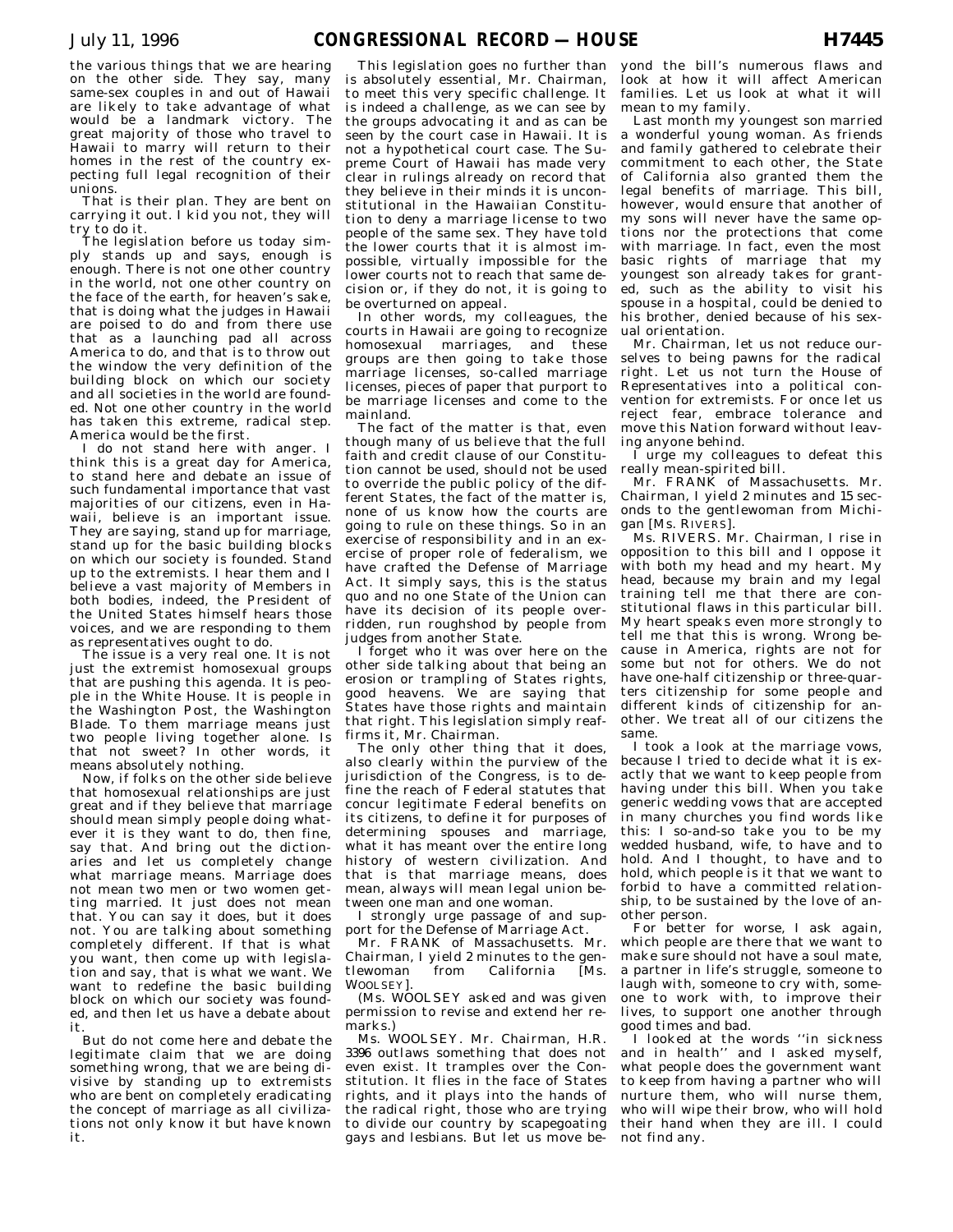I looked at the words ''to love and to cherish'' and I asked myself, who does the government want to keep from being the center of another person's life. Who do we want to stop from being hugged, held, adored?

I looked at the words ''I promise to be faithful to you until death parts us'' and I asked myself, as a matter of public policy, who do we want to forbid from a monogamous promise. And given the comments made earlier about promiscuity, I cannot imagine who that would be.

Love is not a zero sum game, Mr. Chairman. One couple's love is not a threat to another. Today's marriages are threatened by a lack of commitment, a lack of maturity and a lack of fidelity. To argue any other thing else is specious.

#### $\Box$  0130

I hope that all Members and all Americans will let their conscience be their guide on this despicable bill.

Mr. FRANK of Massachusetts. Mr. Chairman, I yield 2 minutes, 45 seconds, to the gentleman from New York [Mr. NADLER].

Mr. NADLER. Mr. Chairman, we began our national life by declaring that all men are created equal. We did not really mean it. We meant that all white men of property are created equal. The history of this country is largely the history of expanding that definition to all white men, to white men and black men, to white men and black men and white women and black women. We have achieved all that, but we said we want to achieve all that. We are just beginning to go down that road for gay and lesbian people. We still permit discrimination by law. We are just beginning to expand that definition, and we will.

The arguments against gay and lesbian marriage are essentially the same argument that we used to hear against black-white marriages. We had antimiscegenation laws in this country. I have no doubt that one day we will permit in every State in this Union, and we will celebrate, gay and lesbian marriages. One day we will look back and wonder why it was ever thought controversial to allow two people who wanted to share each other's lives in a committed, monogamous relationship to undertake the obligations and benefits of marriage, why it was ever thought that allowing gay and lesbian people to visit each other in the hospital or to share each other's pension rights posed a threat to marriages of heterosexual people.

But the bill before us today is not designed to solve a real problem. It is designed to appeal to fear and prejudice and hatred and bigotry. It is also a fraud.

We are told we must pass this bill to protect our States from being compelled by the Constitution's full faith and credit clause to recognize same-sex marriages entered into in Hawaii. Aside from the fact they were a year or

two away from Hawaii making any such decision, the full faith and credit clause does not compel or would not compel States to do such a thing. The public policy exception that today allows New York or Connecticut to refuse to recognize a 15-year-old marriage entered into in States which permit 15-year-old marriages would permit States on public policy grounds not to recognize same-sex marriages if they choose not to. So that section of the bill is unnecessary.

But the other section of the bill, the section that defines marriage in Federal law for the first time and says to any State, ''No matter what you do, whether you do it by referendum or by public decision or by legislative action, the Federal Government won't recognize a marriage contracted in your state if we don't like the definition. We are going to trample the States' rights,'' shows exactly where this bill is coming from. We are going to say those are second-class marriages because we overruled New York or Connecticut or Hawaii or whoever decides to do that.

Why do we want to start down the road of a Federal marriage law? This bill, Mr. Chairman, defends against a nonexistent threat. Marriages in this country are threatened by a 50 percent divorce rate, by drugs, by alcoholism, by gambling, by immaturity, by lots of things, but not by allowing gay or lesbian couples to formalize their relationships and pursue their happiness.

Mr. Chairman, this is a despicable bill, and I urge its defeat.

Mr. CANADY of Florida. Mr. Chairman, I yield 2 minutes to the gentleman from Missouri [Mr. TALENT].

Mr. TALENT. Mr. Chairman, I thank the gentleman for yielding this time to me.

Mr. Chairman, the institution of marriage is not a creation of the State. It is older than the government, older than the Constitution and the laws, older than the Union, older than the Western tradition of political democracy from which our Republic springs, and I think it is deeply rooted in the basic precepts of our civilization. It has been sanctified by all the great monotheistic religions and, in particular, by the Judeo-Christian religion which is the underpinning of our culture.

Mr. Chairman, it is an act of hubris to believe that marriage can be infinitely malleable, that it can be pushed and pulled around like silly-putty without destroying its essential stability and what it means to our society, and if marriage goes, then the family goes, and if the family goes, we have none of the decency or ordered liberty which Americans have been brought up to enjoy and to appreciate. That is what this bill is about.

I am going to deal just very briefly with two of the arguments that have been used against it. The one is that the bill is somehow against love or against loving or caring relationships. It is not. There are all kinds of loving

and caring relationships in America, and basically that is a good thing, and people can do that if this bill passes. We are not saying that people cannot do that. We are saying that the States should not be forced to give the imprimatur of legal sanction to those kinds of relationships, and to argue to the contrary is to say essentially the States have to recognize polygamy if it is loving relationships or adult incestuous marriages if it is a loving relationship, and what it shows is we are on a slope that leads to no standards and no relationships, as the gentleman from Georgia said, where marriage becomes meaningless.

The other argument that this bill is somehow divisive. Mr. Chairman, let us be frank here. There is a division that already exists in our society, a great gulf over how we ought to define marriage and what it means in terms of sexual morality. This bill does not create that. The people who are trying to attack marriage, the other side, is not saying they are being divisive. Why are we being divisive? Because we are trying to defend it.

The question is not whether there is a division. The question is which side of the division are my colleagues on and whether we are going to allow these issues to be worked out democratically in the States according to the democratic processes or whether we are going to have a resolution that is forced upon the States by the court.

Mr. FRANK of Massachusetts. Mr. Chairman, I yield myself such time as I may consume.

Mr. Chairman, let me say I welcome the gentleman's support for the principle that the States should be able to work this out. When I offer an amendment tomorrow that would strike the part of the bill that would prevent the State from fully doing that, I will look for his support. But consistency might evaporate overnight.

Mr. Chairman, I yield 2 minutes to the gentleman from California [Mr. FARR].

Mr. FARR of California. Mr. Chairman, I thank the gentleman from Massachusetts for yielding. As one of the great leaders of human rights issues, I appreciate his time.

I cannot believe that we call ourselves lawmakers. I think we fail to ask ourselves what is broke here that needs fixing. Our country has just gone through 220 years without Federal law on marriages. Think about it. We do not have Federal a marriage license. People get married under State law. Some States allow people to marry cousins. Some States allow persons committing statutory rape to have the rape dropped if they marry the person. States do not regulate how many times someone can get married, they do not regulate how many times someone can get a divorce.

So why is this bill called the Defense of Marriage Act? It does not improve marriages, and it takes away States' rights.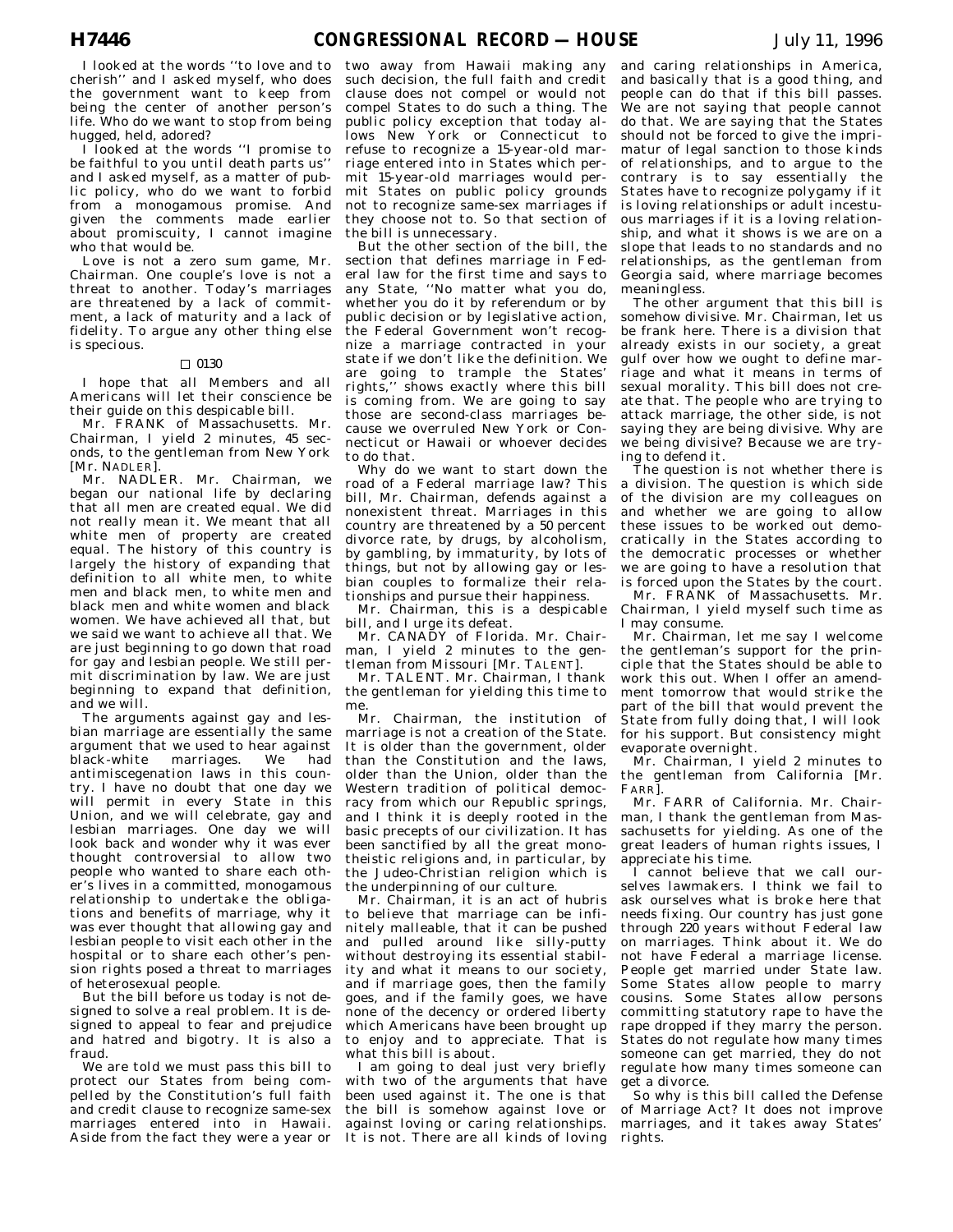This bill is not about marriage, because the Federal Government does not marry people. This bill is about meanness, it is about taking away States' right to enact a law that would allow an elderly man or an elderly woman, maybe a grandmother, even someone's grandfather, from receiving the benefits or giving benefits to a caretaker of the same sex who they may marry for only the reasons of being able to inherit property. It says that the only way someone can leave Social Security benefits or medical care benefits or Federal estate tax deductions is if they married someone of the opposite sex. Elderly people often live together with friends of the same sex. If a State wants to honor that arrangement for tax benefit purposes equal to marriage, this bill would ban it.

My wife and I have raised our daughter in a loving supportive relationship. Our daughter recently asked us, ''Why is your generation so homophobic?'' I told her that it was the last civil rights battle in America. She said, ''I hope you solve it because our generation, it's no big deal.''

Let us listen to our elderly, let us listen to our youth; make laws that help people, not hurt them. Reject this mean-spirited bill.

### $\Box$  1345

Women could not own property. There could not be marriage between the races. Many things change over time, Mr. Chairman. This, too, is going to change.

I would like to pay tribute, special personal tribute to the gentleman from Georgia [Mr. LEWIS], to Dr. King, to all those of both parties and no parties. There was nothing partisan about that movement; there is and ought never to be anything partisan about this, the final chapter in the history of the civil rights of this country.

I wish I could remember, I used to know the entirety of that ''I Have a Dream'' speech, but we will rise up and live out the full meaning of our Creator. It may not be this year and it certainly will not be this Congress, but it will happen As I said earlier, we can embrace that change and welcome it, or we can resist it, but there is nothing on God's Earth that we can do to stop it.

Mr. FRANK of Massachusetts. Mr. Chairman, will the gentleman yield?

Mr. STUDDS. I yield to the gentleman from Massachusetts.

Mr. FRANK of Massachusetts. Mr. Chairman, I thank my friend for yielding to me.

We are in a great debate. I would hope that people reading the CONGRES-SIONAL RECORD, watching this debate, would compare the tone, the sensitivity, and the reaching out of my friend's words, and then read the earlier words of the gentleman from Oklahoma, the words which were denunciatory and denigratory of the gentleman from Massachusetts and myself, and I would hope that people would compare the

spirit of the approach, compare the attitude toward others, compare the way in which things are debated.

I would say, as someone who has been included in this denunciatory rhetoric, that I would be very satisfied to have people in forming their judgment listen to the words uttered by the gentleman from Oklahoma, and listen to the words of my friend, the gentleman from Massachusetts. I think we are helping people form a basis.

This notion that a loving relationship between two people of the same sex threatens relationships between two people of the opposite sex, that is what denigrates heterosexual marriage. The argument that we have denigrated marriage or the institution of marriage or any other formulation says that two people loving each other somehow threatens heterosexual marriage. That is what denigrates heterosexual marriage. I thank the gentleman for yielding.

Mr. CANADY of Florida. Mr. Chairman, I yield myself such time as I may consume.

Mr. Chairman, the gentlemen from Massachusetts have congratulated themselves on the tone and quality of the debate in opposition to this bill. We have heard in opposition to this bill the following words. We have heard that those who oppose same-sex marriage and those who support this bill are laughable. We have heard that it is a joke. We have heard it is based on prejudice. We have heard that it is mean-spirited, that the bill is cruel, that those who support it are bigoted, despicable, hateful, ignorant. Those are words that have been uttered here tonight. I believe the American people can make their own judgment about that.

I believe that those words are an insult to the American people, 70 percent of whom or more oppose same-sex marriages. Seventy percent of the American people are not bigots. Seventy percent of the American people are not prejudiced. Seventy percent of the American people are not mean-spirited, cruel, and hateful. It is a slander against the American people to assert that they are.

All this rhetoric is simply designed to divert attention from the fundamental issue involved here. It is an attempt to evade the basic question of whether the law of this country should treat homosexual relationships as morally equivalent to heterosexual relationships. That is what is at stake here: Should the law express its neutrality between homosexual and heterosexual relationships? Should the law elevate homosexual unions to the same status as the heterosexual relationships on which the traditional family is based, a status which has been reserved from time immemorial for the union between a man and a woman? Should we tell the children of America that it is a matter of indifference whether they establish families with a partner of the opposite sex or cohabit with someone

of the same sex? Should we tell the children of America that we a society believe there is no moral difference between homosexual relationships and heterosexual relationships? Shall we tell the children of America that in the eyes of the law, the parties to a homosexual union are entitled to all the rights and privileges and benefits that have always been reserved for a man and woman united in marriage?

To all of these questions the opponents of this bill say yes. They support homosexual marriage. They believe that it is a good thing. They believe opposition to same-sex marriage is immoral. That is their opinion. I respect their right to express that. They want to tell the children of America that it makes no difference whether they choose a partner of the opposite sex or a partner of the same sex. They want the law to be indifferent to such matters.

Although I respect the right of Members to express that sentiment, I vehemently disagree with it. Those of us who support this bill reject the view that such choices are a matter of indifference. In doing so, we have the overwhelming support of the American people. In doing so, we have the support of President Clinton. In doing so, I believe we will have the support of a majority of both parties in this House. I would urge the Members of the House to support this bill and to oppose all amendments that will be offered tomorrow.

Mr. CONYERS. Mr. Chairman, the ill-named "Defense of Marriage Act" is little more than a half-baked effort by the Republicans to find yet another issue which they can use to divide the country in a desperate search for votes, deep in an election year. Before we rush head long to judgment on yet another divisive social issue, we ought to at least consider the following:

There is no reason to act on this issue now. The Hawaii Supreme Court decision that the supporters of this bill are so fearful of took place way back in 1993. And the trial proceeding, which is expected to take place shortly, will be subject to appeal to the intermediate and State supreme court—no final binding decision is expected for two years at the earliest.

The States are completely free to act on their own on this issue without any help from Congress. It is black letter law that the States are free to reject marriages approved by other States which violate public policy. It is pursuant to this authority that States have invalidated marriages consummated in other States which are incestuous, polygamous, based on common law, and involve under-age minors. Ironically, by enacting this law, Congress will by implication be limiting the States' authority to reject other types of marriage which may be contrary to public policy.

The full ''faith and credit'' hook on which this bill is based is nothing less than a legal charade. The second sentence of the full faith and credit clause merely grants Congress the authority to specify how certain acts, records, and judicial proceedings may be authenticated. There is nothing in the full faith and credit clause which permits Congress to place a break on the application of sister States policies, as opposed to their judgments. Enacting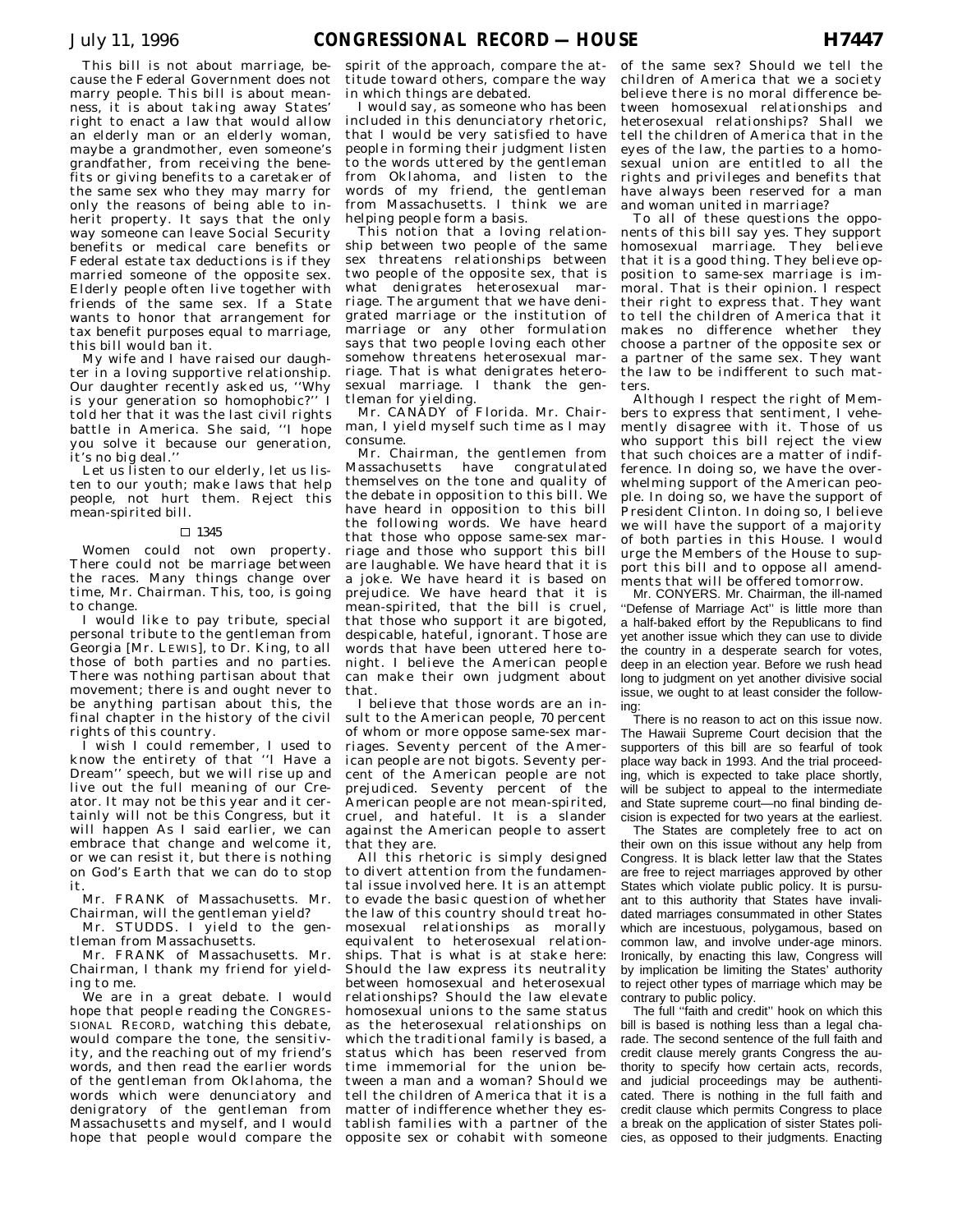a law of the nature before us today would be nothing less than unprecedented.

Given these problems, why are we acting today? Why has a bill gone from introduction, to hearing, to subcommittee, full committee, and now the floor in a mere two month's time? The only possible answer is that Republicans are intent on creating a political issue completely out of thin air so they can demonize gay and lesbian individuals and further divide the American people. The Contract with America has been a flop, the Republican party is behind in the polls, and their leadership is desperately trying to manufacture ''wedge'' political issues. If there were any other reason, they would slow this bill down, wait for the courts and the State of Hawaii to act, and seriously analyze the legal implications of what they are doing.

Fortunately, I don't think the American people will be fooled by this legislative red herring. They want real solutions that improve their every day lives, not legislative placebos. This is legislation by mob rule and is wrong.

Ms. JACKSON-LÉE of Texas. Mr. Chairman, I am opposed to the rule for the socalled ''Defense of Marriage Act''. The rule allows only two amendments to this very unnecessary piece of legislation. In committee, an attempt by Congresswoman Schroeder and myself to include the words non-adulterous and monogamous to the definition of marriage in the bill was rejected and because this is a modified closed rule we cannot offer this change today.

No one can deny that the family as an institution has changed dramatically since the days when our own parents were children. Today, there is no single definition of family that applies to all individuals. A family may be made up of two parents and their children, grandparents caring for grandchildren, single mothers or single fathers raising their children, couples without children, foster parents and foster children, or individuals of the same-sex living together and sharing their lives as a couple, how their relationships are handled should be left to the states. This legislation takes the right of the states away.

We need to respect the human rights of all these American families. We should not make laws which are based on an antiquated notion of what constitutes a family. This unnecessary legislation patently disregards the 14th Amendment provision that provides equal protection under the law to all Americans. I believe this legislation has been rushed forward with little thought and reason.

As a wife and a mother, I believe in the human family. The institution of marriage should be cherished and respected, however, same-sex relationships allow human beings to express their attitude of caring for each other. Recognized same-sex relationships simply allow individuals living together and loving each other to be entitled to the rights associated with a loving and caring relationship.

This legislation would define marriage as ''a legal union between one man and one woman as husband and wife''. The word spouse would refer ''only to a person of the opposite sex who is a husband or a wife.''

Never before has the federal government attempted to define either marriage or spouse. This has, and continues to be, the role of the states and they have done it well for the past 200 years. It is beyond the responsibility of the federal government to define marriage and impose that definition on the states.

Furthermore, even if (as the bill's sponsors claim) the federal government needs to step in to clarify differing definitions between states, this legislation is premature. Same-sex marriage is not legal in any state. Hawaii is unlikely to decide the issue of same-sex marriage for at least two years, so this legislation attacks an issue which is not yet ripe. The only reasons to deal with it now is to make it a political controversy.

Finally, since we are being forced to consider this legislation, I do not see why we could not attach the Employment Non-Discrimination Act (ENDA) to this legislation. This long awaited legislation would extend federal employment discrimination protections to include sexual orientation, providing basic protection to ensure fairness in the workplace for Americans who are currently denied equal protection under the law. If we are going to consider this type of legislation a consideration of ENDA should be included. This rule does not allow for such a consideration. I urge my colleagues to vote down this rule. Thank you. Mr. ENSIGN. Mr. Chairman, I rise in support

of H.R. 3396, The Defense of Marriage Act.

The need to enact legislation to preserve the fundamental definition of matrimony as a union between one man and one woman is pressing and necessary. This legislation is not about mean-spirited antics or election year politics. A pending ruling by a Hawaii court could legalize same-sex marriages in that state. According to the Full Faith and Credit Clause of the Constitution, unless Congress says otherwise, the other 49 states in the Union would be required to abide by the Hawaii decision. Requiring the entire nation to discard the will of the clear majority of Americans undermines our democracy and would deny other states the opportunity to enforce laws banning the recognition of same-sex marriages

The time-honored and unique institution of marriage between one man and one woman is a fundamental pillar of our society and its values. The Defense of Marriage Act does not deny citizens the opportunity—either through their elected representatives or ballot referendum—to enact legislation recognizing samesex marriages or domestic partnerships within their own borders. The Defense of Marriage Act says that states should determine their own policy and that the federal government has a right to define who is entitled to benefit as a spouse. This legislation is consistent with the need to return power and decision making to the states where it rightfully belongs.

Mr. Chairman, I think it is important to carefully examine the issue of same-sex marriages and separate two fundamental issues. The first issue involves the question of whether individuals have a right to privacy and the choice to live as they see fit. I think most Americans, myself included, would agree that everyone should have the right to privacy. The second issue involves the question of whether all states must follow Hawaii's example, and has greater societal and constitutional implications than the issue of privacy. The Defense of Marriage Act addresses the second issue and does nothing to deny an individual his or her right to privacy.

During a time when the traditional two parent family is becoming the exception, I believe it is important to reaffirm our commitment to ensuring that moms and dads are encouraged and strengthened in the task or raising their children.

I urge my colleagues to support this legislation.

Mr. MCDERMOTT. Mr. Chairman, I rise to marvel at the wisdom of Congress. We have done such a wonderful job over these past 2 years that we are ready to take on the awesome task of matchmaking for all citizens of the United States.

The legislation we are debating now dictates to them who they can love and spend their lives with in order to benefit from the rights guaranteed by the Constitution and the legal benefits of our laws—civil laws governing marriage and divorce that have previously been the province of the States.

Have we nothing better to do with our time? Marriage is a personal matter. Marriage is about two people coming together to love and support each other. Why should Congress interfere in this very personal decision?

It was less than 30 year ago that our courts ruled it unconstitutional for the States to ban marriage between persons of different ethnic backgrounds. Have we learned so little in the last 30 years?

This bill has nothing to do with family values or protecting the institution of marriage. It is a political game to obscure the real issues behind the failure of marriages and to divide Americans in an election year.

It is an attempt to fan the coals of bigotry and hatred to try to gain a few votes. The institution of marriage will not be saved to strengthened by increasing hate between our citizens.

This is not a religious issue. Each of the numerous religions practiced in America is free to perform the rites of marriage in accordance with its tenets.

Many marriages between persons of the same gender have been blessed by their religions—in all 50 States. This is purely and simply a civil matter—whether the Federal Government should decide for its citizens which of these unions to recognize and with whom citizens may share their vows of marriage.

Nor is this a moral issue. The only moral question before us is whether it is moral to use this legislation to foster prejudice and misinformation among our citizens for political gain.

I suggest we turn our attention to creating conditions that foster relationships between people in which they care for each other. To quote Ecclesiastes 4:9–10, ''Two are better than one. If one falls down, his friend can help him up.''

The Reverend Billy Graham used that Biblical quote to justify marriage. Reverend Graham stated, '' Nowhere is this truer than in marriage when sickness or other problems come. One of the reasons God has given marriage to us is for times like this.''

It is with marriage that our society makes it a little easier to survive and obtain fulfillment.

Let's turn our efforts to making life a little easier for people by giving them all equal opportunities to love and help each other.

Let's also give them the freedom to decide for themselves who they would like for a partner in life. Let's not raise barriers to prevent our citizens from partaking equally in the rights guaranteed by our Constitution and legal benefits granted by our laws.

I urge my colleagues to vote against this narrow-minded legislation.

Mr. FLANAGAN. Mr. Speaker, because I believe it is necessary to attend the funerals of